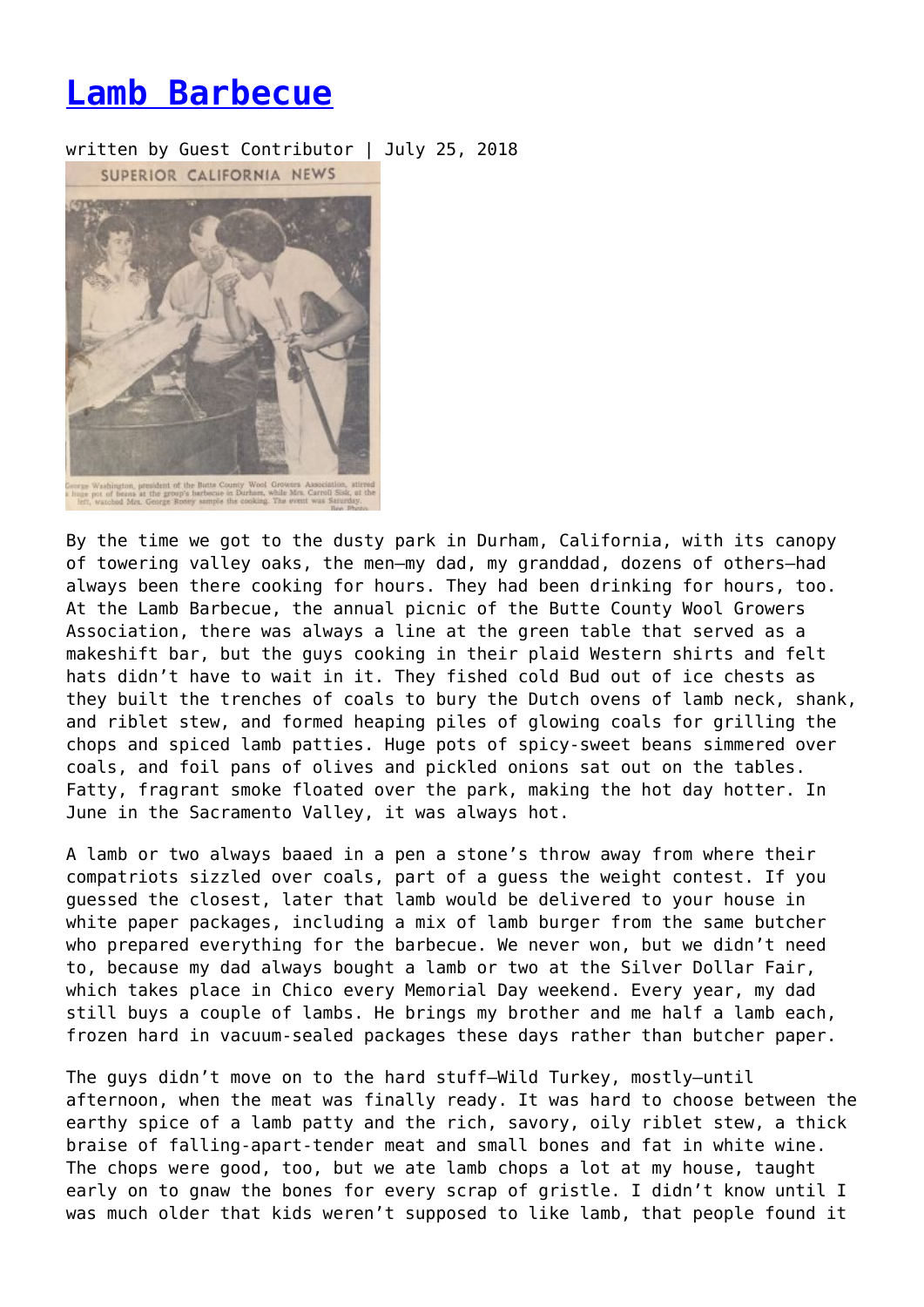too greasy, too strong, too gamy. In the winter months, we ate chicken-fried venison heart and wild pheasant my mom cooked in Campbell's Cream of Mushroom Soup, spiked with sherry. Compared to the meats my dad hunted, lamb was mild.

Though I didn't realize it until years later, the flavors of the Lamb Barbecue evoked the deep history of sheep farming in the north state, of long-ago Basque sheepherders who saw a terrain—dry, rocky, mountain-hemmed pastureland—much like where they came from. It wasn't until later that other farmers would find that water could be harnessed to make that soil come alive with other, more valuable, more densely farmed crops.

After lunch, there were herding demonstrations, witless bleating sheep moving as a body and kicking up dust as border collies and cockeyed Australian sheepdogs nipped at their heels, and an auctioneer sold off sheepskin pelts. All of us kids made ourselves sick on little paper cups of Crystal vanilla ice cream with the tiny, tooth-scraping wooden paddles attached, and we spun on the fast metal merry-go-round until it seemed we truly would be sick. I liked to fish the melting ice out of spent drinks and suck the cubes for their faint bourbon flavor. Despite drinking all day, none of the guys ever seemed much the worse for wear to me, and my dad occasionally took a beer for the road after the last of the meat was finished and we left, tired and dirty and sticky, with me riding in the front seat of the pickup next to him, beer in hand, down the straight flat tree-lined Midway Road home to Chico.

By the time I was a child in the 1970s and 1980s, the Lamb Barbecue was already a relic, as were the Butte County Wool Growers. The last one I remember going to was sometime in the early 1990s, when I was in college. My grandfather, who came out from Kansas during the Depression to and worked for a relative with a large livestock operation for decades, was president of the Butte County Wool Growers in the early 1960s. By the 1970s, he had bought his own almond orchard, seeing a more profitable crop to come. My dad is a lawyer and a part-time almond farmer, who inherited and has augmented his father's land. Our acreage—200 levee-crisscrossed acres or so, set along Cherokee Creek between Durham and Richvale—is all silty, sandy alluvial land, perfect for nut trees. He calls his crop "ammins" (rhymes with salmon), in the odd regional pronunciation of the north valley farmers who grow them. I trained myself to quit saying it that way when I left home for college on the East Coast.

It turns out my grandfather and my dad chose well in getting out of ranching and into an orchard crop. These days, lamb meat comes to the United States mostly from Australia and New Zealand (with a growing import market from China, of all places), and Butte County no longer has an active Wool Growers Association (though neighboring counties—Glenn and Colusa—do have chapters in the statewide association). In 2013, the highest-value crop in Butte County was walnuts (\$285 million), followed by rice (\$200 million) and almonds (\$196 million). There remained some 2000 head of sheep in the county, worth a half million dollars; all the livestock in the county, mostly cattle, had a total value of some \$12 million, just under the value of the county's rice seed production.

My dad's orchard hosts doves and pheasants and hopping jackrabbits and deer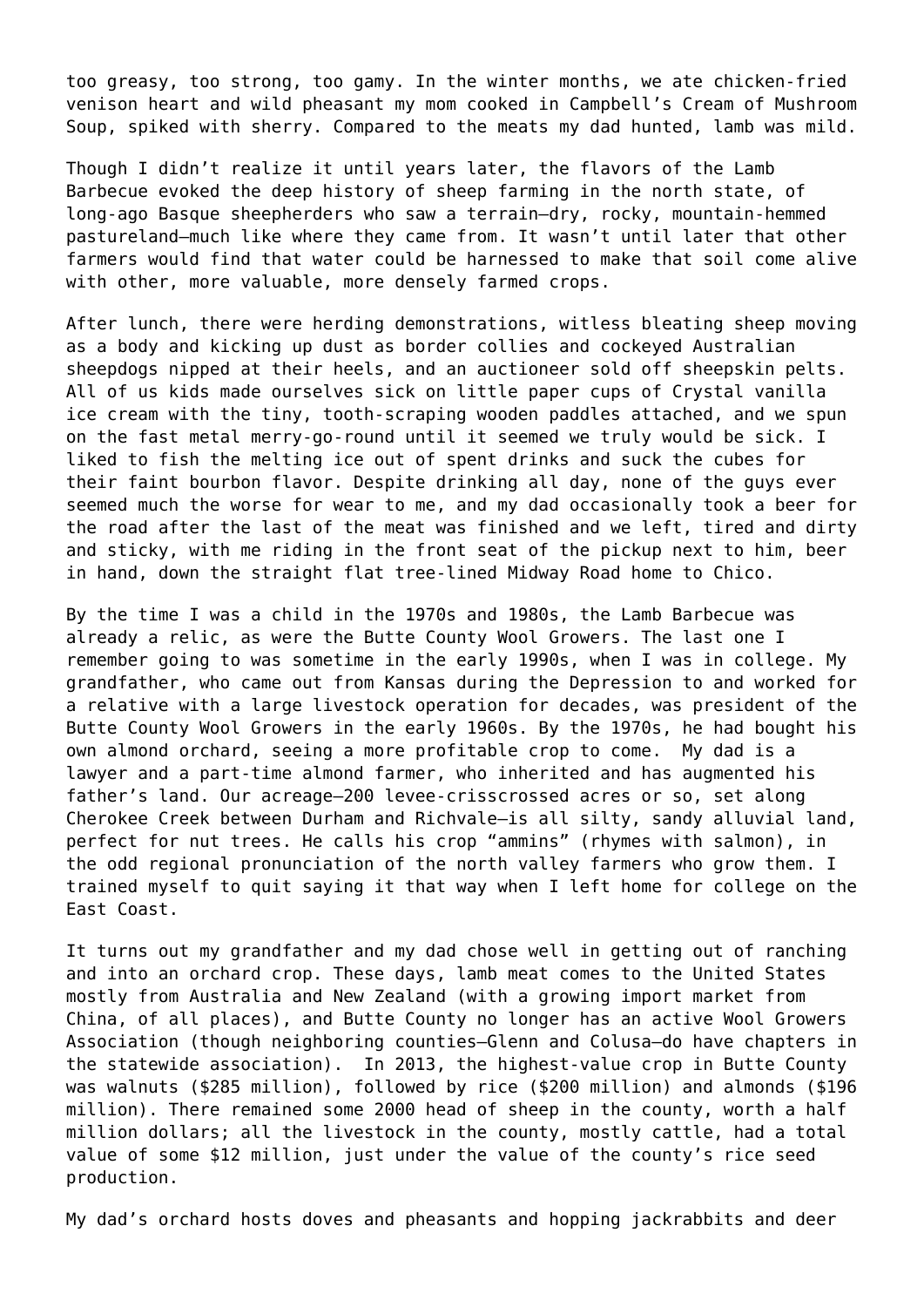and even a beaver that dams the creek and damages the young trees. The rice fields nearby are landing pads for ducks and egrets, tundra swans and sandhill cranes and great blue herons, during the migration season that persists even as the north valley has been given over to ever more intensive agriculture. You'd be hard pressed, however, to find a sheep grazing anywhere nearby. Instead, on the other side of our dead-end gravel road lies rice fields and a few defunct kiwi orchards, themselves untended relics of the now largely spent 1980s craze for the fuzzy green fruit. (The 2013 value of the county's kiwis was close to \$5 million, as was that of its almond hulls, the dry seed coating used for livestock feed.) There's also a tallow plant on the east side of the highway; its rancid stench, like the evil ghost of the smoke from the Lamb Barbecue, is a pungent reminder that the livestock industry does remain in the county.

Our orchard lies about 15 miles as the crow flies from Oroville Dam, which became nationally famous last year when its spillway almost failed. From the high vantage points of our levees, you can see Mount Lassen on a clear day, and the high blue peaks of the Sierra Nevada ridgeline to the east, fronted with scrubby foothill buttes, and the farther, fainter, lower line of the Coast Range to the west. Out in the flats of the valley you can see the peaks of the Sutter Buttes, poking up in a lumpy silhouette perfectly mirrored in flooded rice fields. When we left the orchard to drive due north on 99, back to Chico, there were points on the highway when we could see Mount Shasta, its high white peak floating like a cloud over the tapering valley.

Growing up in the Sacramento Valley meant always knowing the cardinal directions. To this day, I feel unmoored, literally disoriented, when I can't see tall mountains to the east. These days I live in Sacramento, where the peaks to the east are higher but the slope of the mountains hemming in the valley is less precipitous, and the air quality is worse than it was 30 years ago. Only on the clearest days of stiff north wind that sometimes whips down the valley—from Nome, Alaska, my grandmother used to say—do the snowy peaks of the high Sierra float over Sacramento, or can you see Shasta on the way back to Chico from the orchard.

Every February, that wind is usually quiet for a week or so of false spring in the north valley, and that happens to coincide with the almond bloom, when the pinkish-white blossoms contrast perfectly with the gray levees and blue skies and bluer mountains. Then, some years, my dad and his friends bring out big pots of beans and make some kind of meaty braise—sometimes with lamb, sometimes with the game my dad still shoots at the orchard, sometimes with meat from the butcher. We're missing some things at the blossom party. There's no green picnic table serving as a bar, and no merry-go-round, and no lamb in a pen nearby, and no June heat. But people still drink beer while a rich stew cooks and pile their plate high when it's ready, and it still feels like a celebration.

## **Lamb Neck and Riblet Stew**

Note: In this simple, rustic stew, which at the Lamb Barbecue was cooked in cast-iron Dutch ovens in a trench of hot coals, tough, cheap cuts of lamb that might otherwise go to waste braise until meltingly tender. Lamb neck and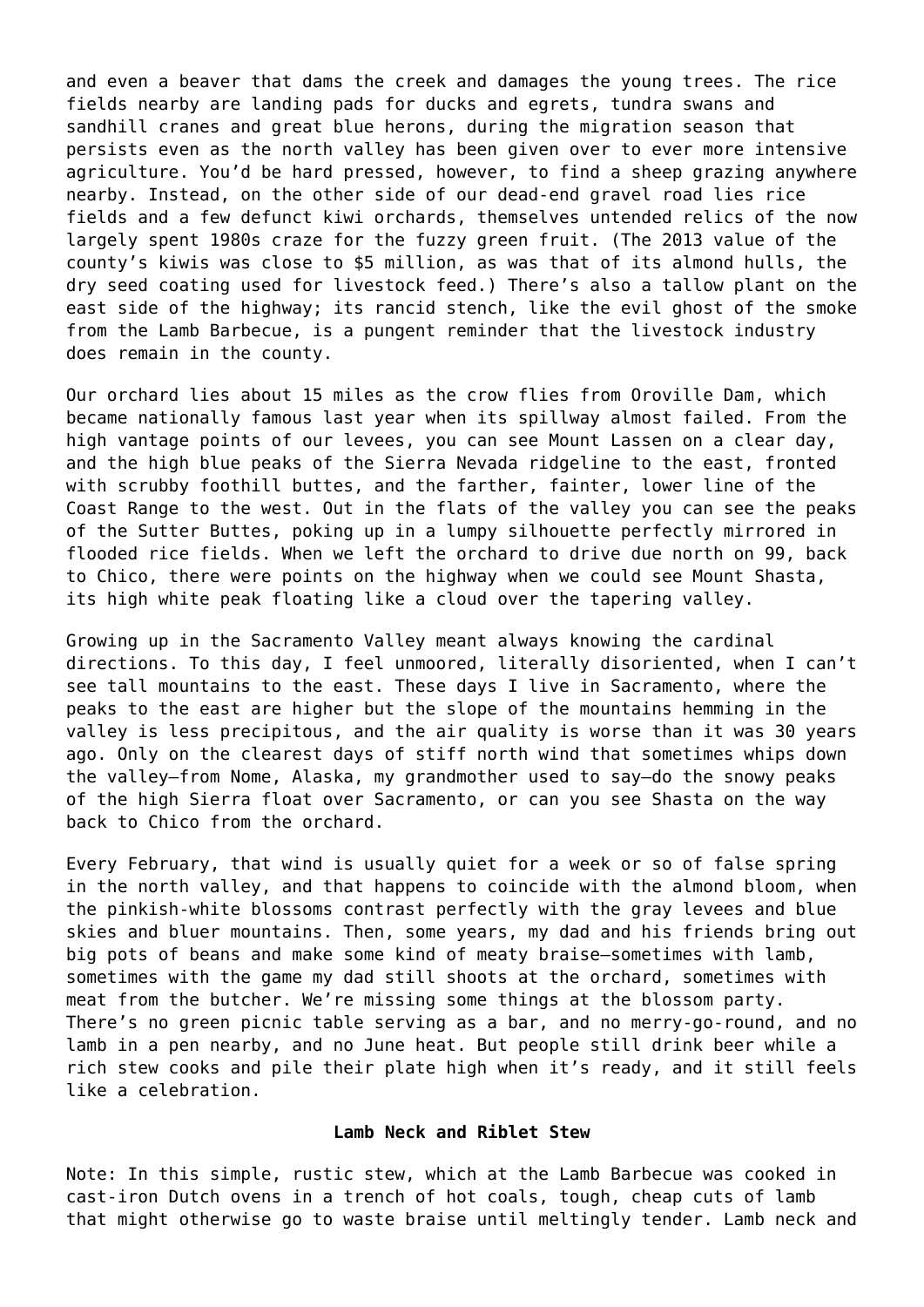riblets (or breast pieces; don't be tempted to spend a premium on expensive rib chops) are available at many butcher counters; cross-cut shanks also work well here. This recipe, reconstructed from memories of the Lamb Barbecue original, uses an oven. If you happen to have a trench of hot coals available, though, go for it. Serve with crusty bread and an astringent green salad.

*Time: about 4 hours. Serves 6.* 

## **Ingredients:**

4 pounds bone-in lamb neck, riblet, or shanks, including bones (see note above) Kosher salt and black pepper 2 tablespoons olive oil 4 onions, peeled and cut in lengthwise slivers 6 cloves garlic, peeled and crushed 1 bottle dry white wine 5-6 fresh rosemary sprigs

## **Directions:**

1. Preheat oven to 300ºF. Pat the lamb pieces dry with paper towels and sprinkle with salt and pepper. In a large, heavy enameled or cast-iron Dutch oven with a tight-fitting lid, warm the oil over high heat. When hot, add the lamb pieces in a single layer, working in batches if necessary. Cook until browned, 5 minutes per side, and transfer to a plate. Repeat as needed to brown all the lamb pieces.

2. Discard all but 2 tablespoons fat from pot and reduce heat to medium. Add onions and garlic, season with salt and pepper, and cook, stirring often, until onions are translucent and starting to soften, 10 minutes. Add white wine and rosemary and stir, scraping pot to release browned bits, until bubbling and reduced by about half. Return lamb to pot, nestling pieces in the liquid.

3. Cover pot and place in oven. Bake until lamb meat is very tender,  $2\frac{1}{2}$  to 3 hours. Using a slotted spoon, transfer lamb and onion pieces to a serving dish and cover loosely to keep warm. Discard rosemary stems. Carefully spoon fat from top of the braising liquid and discard fat, then add braising liquid to serving dish with lamb. Serve hot in shallow bowls.